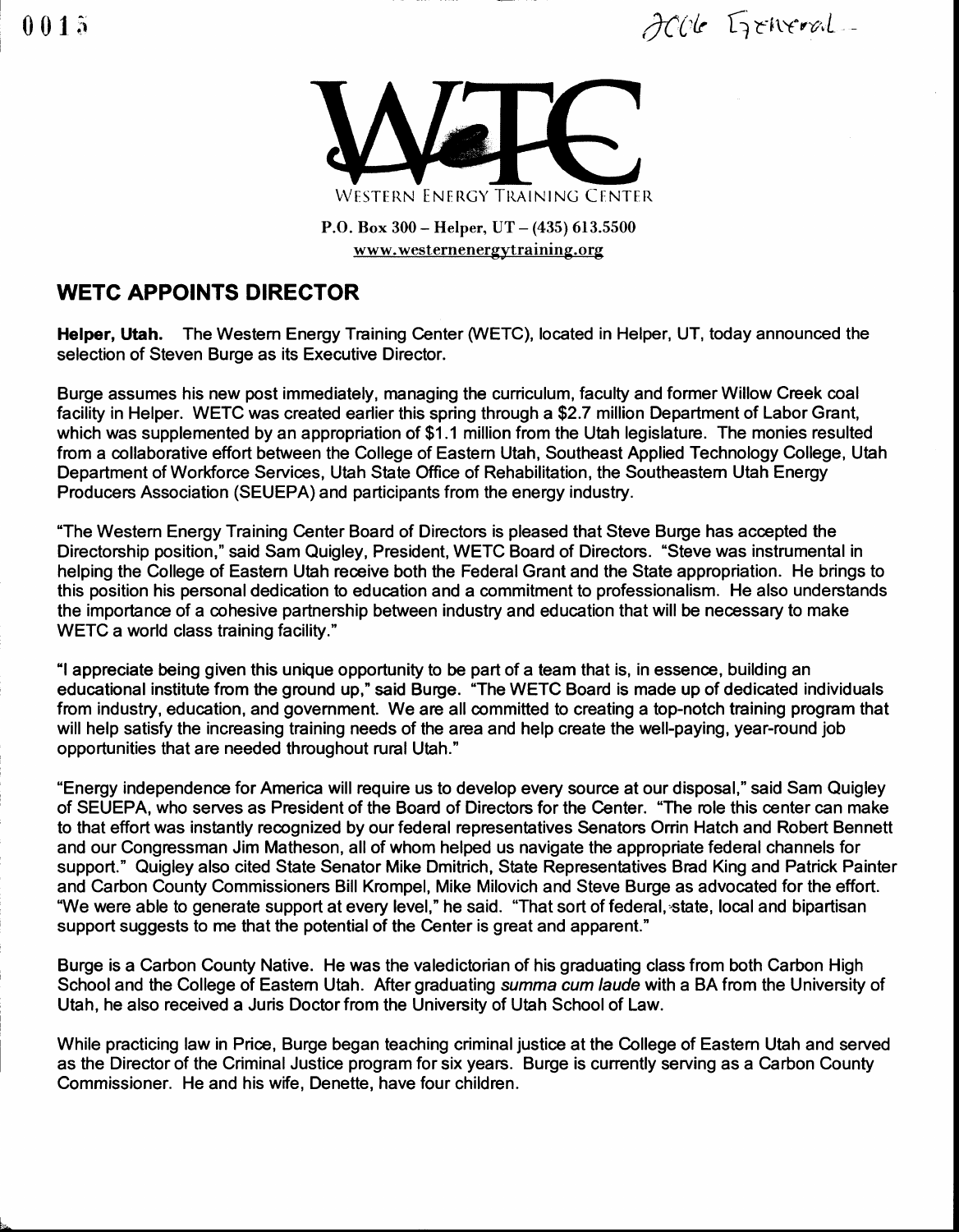

## Q & A for Mav 11. 2006

The following information will help you better understand where WETC stands today and where it is going in the immedlate future. Please contact Steve Burge, Director, at steven.burge@ceu.edu or 435-613-5273.

1. What is WETC? The Western Energy Training Center, located at the Willow Creek Mine site just north of Helper, is an industry-driven, innovative training facility that will cater to the growing needs of industry in the region. It is being funded in part by a \$2.7 million grant to CEU from the Department of Labor as part of the President's High Quality Job Growth Initiative. The Center wiil offer a wide array of short-term intensive training by industry experts, as well as certificate and eventual degree programs in such areas as Process Technology, for instance. The Board of Directors that is driving the current efforts to develop WETC consists of key figures from local energy sectors, together with a representative from each of the following entities: College Of Eastern Utah, Southeast Applied Technology College, Workforce Services, and Vocational Rehabilitation Services. For more information, please see the WETC press release.

2. When Will Courses Begin? A curriculum committee is presently establishing a slate of courses that will commence as early as June. A full slate of courses will be available by Fall. Once the new staff described below in paragraph 3 is on board, the coursework plan will be finalized and extensive marketing will commence. The purchase contract for the Willow Creek property was just recently executed making it possible to finally move full speed ahead.

3. What Types of Courses Will Be Offered Initially? The Initial focus at WETC will be in the areas of mining, trucking, safety, and specialized programming. Through industry input and support, and the grant funding, the Center promises to enhance existing programs and broaden the course and the grant funding, the exister promises to emainte existing programs and a content the course by a highly touted instructor from Western Wyoming Community College. In addition, yesterday we received a generous offer from a company to offer a three day program consisting of specialized OSHA courses in accident investigation, the control of hazardous energy, and a series of construction industry courses (like excavation, cranes, electrical, tools, etc.). The tentative date for the courses is July 5-7. More information about the courses will be forthcoming as final plans are made. If you have course ideas, are interested in teaching courses, or know someone who wants to teach, please let us know. Don't hesitate to call if you have suggestions, needs, or comments.

4. How can vou Helo? One of the key benefits of the DOL grant is the requirement that industry participate in the training center. WETC needs industry to take an active role in helping it establish programs. It will need donations of equipment and money to make sure that it can get off the ground with quality programming that will make it self sustaining over time. If you or your company can help support WETC, please contact us. In early June we will have a better grasp of the specific types of equipment we will need to establish high-quality classrooms, shops, and training labs. We will be sending out updated information at that time.

Thanks for your support. The Board and staff of WETC look forward to working with each of you.